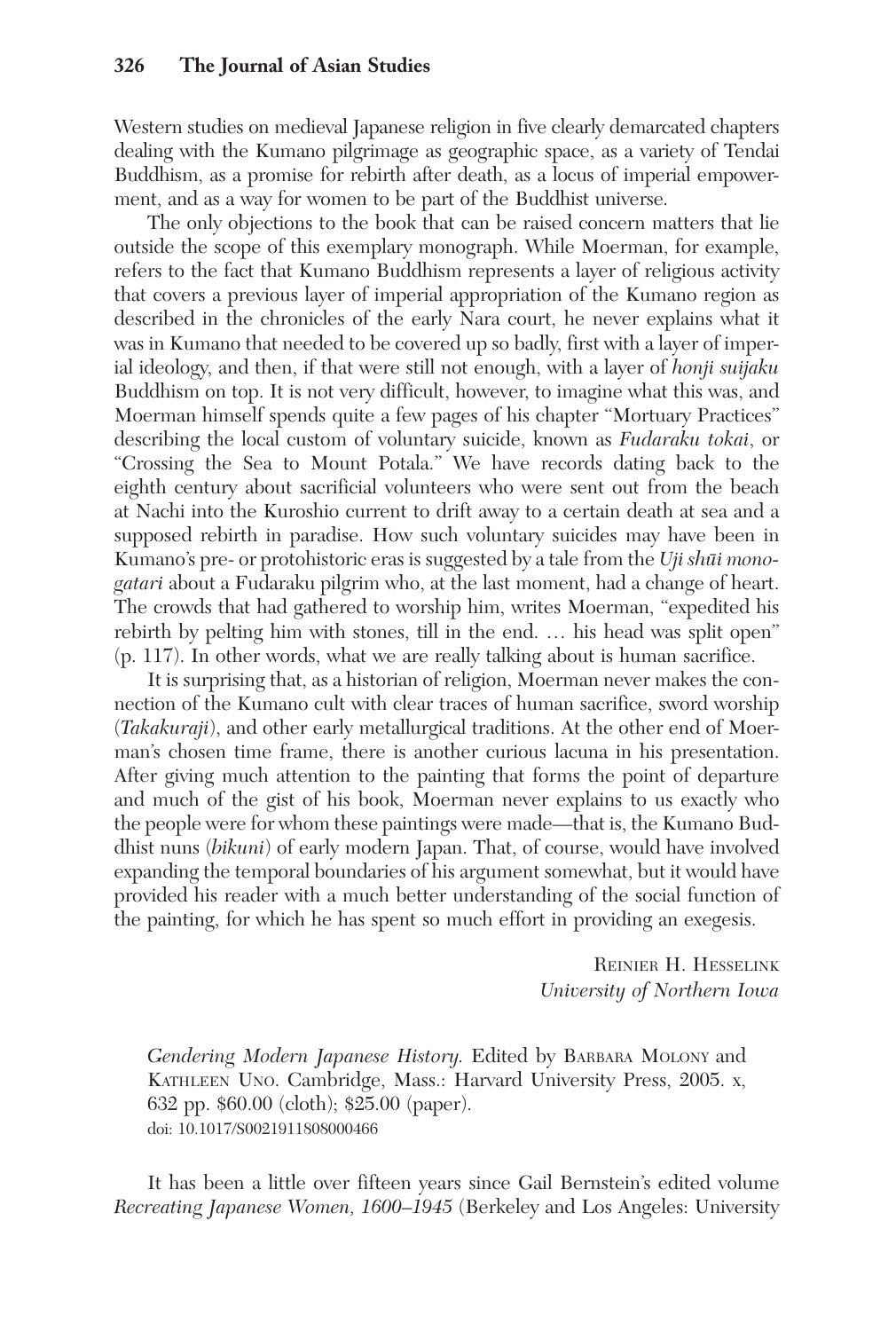of California Press, 1991) launched several waves of English-language scholarship on the history of Japanese women. Yet, as Barbara Molony and Kathleen Uno acknowledge in their introduction to Gendering Modern Japanese History, there is much more work to be done. This long-anticipated volume provides an excellent survey of recent scholarship on the history of gender in modern Japan, and it begins the process of reshaping a scholarly discourse that has too often made the term "woman" interchangeable with "gender." Particularly noteworthy in this volume are the essays that examine gender through the analytical lenses of class, ethnicity, and culture.

In sixteen essays divided into five sections, Gendering Modern Japanese History surveys the influence of sex and gender on the history of Japan since the nineteenth century. The first three essays, grouped in a section titled "Gender, Selfhood, and Culture," include Martha Tocco's essay, which argues that educational practices during the Tokugawa era established important precedents for women's education, such as the pedagogical focus on domestic roles and the establishment of private academies for women, which are generally thought to be inventions of the Meiji era. Donald Roden's essay examines how manifestations of heroic manliness in Meiji, exemplified by both the long-dead shishi (men of high purpose) and the person of Saigō Takamori, contested attempts to popularize notions of civil deportment by men of "culture and enlightenment," such as Fukuzawa Yukichi. Finally, Barbara Sato's essay explores the role of women's publications in popularizing notions of self-improvement among middle-class women seeking to become the "ideal woman" during the 1920s.

Mark Driscoll's essay, in the second section, "Gender, Bodies, and Sexuality," insightfully analyzes the role of sexologists in the construction of male sexuality during the interwar era. The essays of Gregory M. Pflugfelder and Sumiko Otsubo, which round out this section, stand among the best in the volume. Pflugfelder, whose early work recovered the history of male–male sexuality in modern Japan, focuses this essay on the role of women's educational institutions in the development of "schoolgirl intimacy" during the early twentieth century. Pflugfelder's incisive analysis of this provocative topic suggests interesting directions for further work. Otsubo's essay makes a unique addition to the discourse on women's reproductive rights by examining how an organization of elite and middle-class women sought to use the new science of eugenics as a means of establishing a legal context for women to regulate men's sexual role in marriage. While Otsubo's essay does not fully examine the significance of the negative impact of women's participation in the interwar-era eugenics campaigns, her essay is invaluable for its recognition that women were both victims and perpetrators of the eugenics laws of the prewar era.

Barbara J. Brooks's well-crafted essay in the third section, "Gender, Empire, and War," explores the important subject of the extent to which representations of sex and sexuality played a role in the construction of distinct identities for Japanese women living in the colonies of Korea and Manchuria. Brooks suggests that magazines published in and about Japanese women living in the colonies helped in the construction of gender roles in Japan's imperial outposts. I was particularly